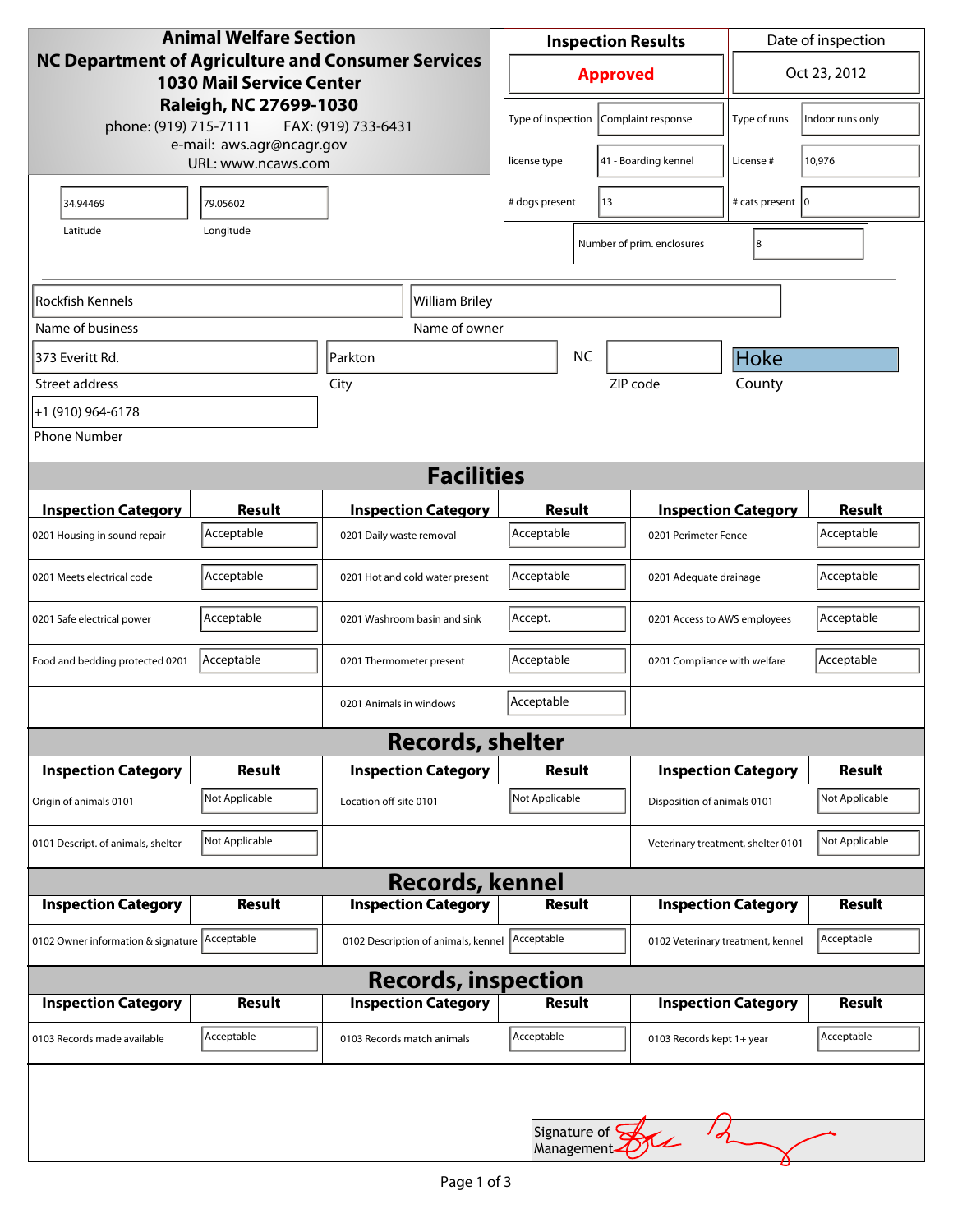| <b>Animal Welfare Section, NCDA&amp;CS</b>       |               |                                    | <b>Inspection Results</b> |                                    | Date of inspection |                |  |  |
|--------------------------------------------------|---------------|------------------------------------|---------------------------|------------------------------------|--------------------|----------------|--|--|
| Inspection Report, continued                     |               |                                    | <b>Approved</b>           |                                    |                    | Oct 23, 2012   |  |  |
|                                                  |               |                                    |                           |                                    |                    | <b>NC</b>      |  |  |
| <b>Rockfish Kennels</b>                          |               | <b>William Briley</b>              |                           | Parkton                            |                    |                |  |  |
| <b>Indoor facilities</b>                         |               |                                    |                           |                                    |                    |                |  |  |
| <b>Inspection Category</b>                       | Result        | <b>Inspection Category</b>         | Result                    | <b>Inspection Category</b>         |                    | <b>Result</b>  |  |  |
| 0202 Ambient temperature, indoor                 | Acceptable    | 0202 Ventilation, indoor           | Acceptable                | 0202 Lighting, indoor              |                    | Acceptable     |  |  |
| 0202 Imperv./Sanitary surf., indoor              | Acceptable    | 0202 Drainage, indoor              | Acceptable                |                                    |                    |                |  |  |
| <b>Outdoor facilities</b>                        |               |                                    |                           |                                    |                    |                |  |  |
| <b>Inspection Category</b>                       | Result        | <b>Inspection Category</b>         | Result                    | <b>Inspection Category</b>         |                    | <b>Result</b>  |  |  |
| 0203 Impervious surfaces, outdoor                | Acceptable    | 0203 Housing, 1 per animal         | Acceptable                | 0203 Protection from elements      |                    | Acceptable     |  |  |
| 0203 Owner advised, outdoor                      | Acceptable    | 0203 Drainage, outdoor             | Acceptable                |                                    |                    |                |  |  |
| <b>Primary enclosures</b>                        |               |                                    |                           |                                    |                    |                |  |  |
| <b>Inspection Category</b>                       | Result        | <b>Inspection Category</b>         | Result                    | <b>Inspection Category</b>         |                    | Result         |  |  |
| 0204 Drainage prev. cross contam.                | Acceptable    | 0204 Fence height >= 5 feet        | Acceptable                | 0204 1:10 ratio, person: human     |                    | Not Applicable |  |  |
| 0204 Surf. impervious to moisture                | Acceptable    | 0204 Enclosure is escape proof     | Acceptable                | 0204 Cats, $>=$ 4 sq. ft. / adult  |                    | Not Applicable |  |  |
| 0204 Prevent contact with wood                   | Acceptable    | 0204 Solid resting surface         | Acceptable                | 0204 Cats, $<= 12$ / enclosure     |                    | Not Applicable |  |  |
| 0204 Enclosures in sound repair                  | Acceptable    | 0204 Cats, raised resting surface  | Not Applicable            | 0204 Cats, 1 litter pan / 3 adults |                    | Not Applicable |  |  |
| 0204 Size of enclosure                           | Acceptable    | 0204 Dogs, supervision if > 4      | Not Applicable            |                                    |                    |                |  |  |
|                                                  |               | <b>Feeding</b>                     |                           |                                    |                    |                |  |  |
| <b>Inspection Category</b>                       | <b>Result</b> | <b>Inspection Category</b>         | <b>Result</b>             | <b>Inspection Category</b>         |                    | <b>Result</b>  |  |  |
| 0205 Feeding, 1x / day, adult                    | Acceptable    | 0205 Feeding, 1 bowl / adult       | Acceptable                | 0205 Feeding, commercial food      |                    | Acceptable     |  |  |
| 0205 Feeding, bowl in good repair                | Acceptable    | 0205 Feeding, quality food         | Acceptable                | 0205 Feeding, bowl is protected    |                    | Acceptable     |  |  |
| 0205 Feeding, 2x / day, young                    | Acceptable    |                                    |                           |                                    |                    |                |  |  |
| <b>Watering</b>                                  |               |                                    |                           |                                    |                    |                |  |  |
| <b>Inspection Category</b>                       | <b>Result</b> | <b>Inspection Category</b>         | <b>Result</b>             |                                    |                    |                |  |  |
| 0206 Watering, continuous access                 | Acceptable    | 0206 Watering, bowl in good repair | Acceptable                |                                    |                    |                |  |  |
| Sanitation/Employees/Classification & Separation |               |                                    |                           |                                    |                    |                |  |  |
| <b>Inspection Category</b>                       | <b>Result</b> | <b>Inspection Category</b>         | Result                    | <b>Inspection Category</b>         |                    | <b>Result</b>  |  |  |
| 0207 Waste removal 2x / day                      | Acceptable    | 0207 Grounds overgrown             | Acceptable                | 0207 Young given social interact.  |                    | Acceptable     |  |  |
| 0207 Animals removed while clean                 | Acceptable    | 0207 Pest Control                  | Acceptable                | 0207 Species separated             |                    | Acceptable     |  |  |
| Signature of Street                              |               |                                    |                           |                                    |                    |                |  |  |
|                                                  |               |                                    |                           |                                    |                    |                |  |  |